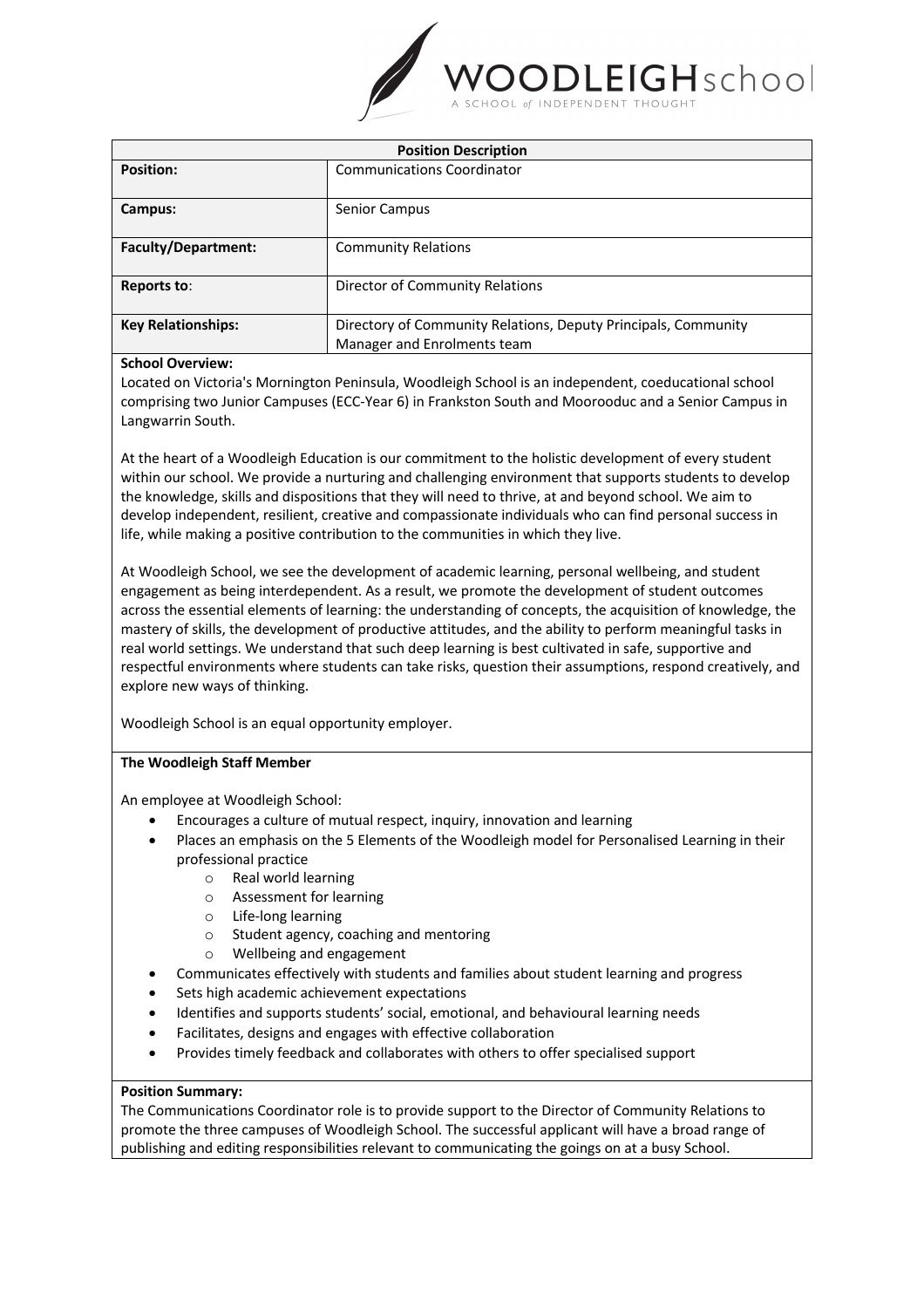Applicants require an understanding of current web and communication trends, an eye for detail and ability to produce quality work in a fast-paced environment. The Communications Coordinator will also provide administration support for Woodleigh Alumni, and assist with the production of School events. As a member of the busy and dynamic Community team, you will create content across our communications platforms: website, App, EDMs, and publications. You will also work closely with the Enrolments team.

The successful applicant will have a broad range of communications and editorial skills, outstanding attention to detail, and be able to manage a CRM database. They will also understand how to communicate with busy families whilst also maintaining the strong reputation of Woodleigh School.

## **Key Responsibilities:**

- Produce the School's regular communications across multiple platforms
- Source and produce content for school publications
- Assist in writing regular editorials for local print publications
- Maintain the content of the School's website/portal under the guidance of the Director of Community Relations.
- Assist with event ticketing and promotion
- Support major events
- Database management for current families and past students
- Other duties as required by the Director of Community Relations

### **Selection Criteria:**

Must be able to demonstrate:

# **Administration and planning skills**:

- High-level publishing and editing skills
- High-level organisational, planning and time management skills
- Ability to collect, organise, and analyse information
- Data management and appropriate data security experience
- Time management skills, including the ability to work to fixed deadlines
- Accuracy and attention to detail
- Ability to work under pressure
- Ability to be self-motivated and to work independently
- Logical, process-driven, and systematic approach to the development of working systems of file management
- Skills and system knowledge of Publishing and editing, understanding of web Content Management Systems, Intermediate graphic design, Photography, and social media skills are desirable
- Able to work with a good degree of autonomy
- Managing contact and distribution lists
- Open to continuous learning
- Well-developed computer skills and a good level of competency using the Microsoft Office Suite, MS Office, Excel, OneNote, Word, and web-based applications
- Adobe Creative Suite skills (Indesign, Illustrator, Photoshop, Lightroom) are desirable

### **Interpersonal Skills:**

- Eye for detail and ability to produce quality work in a fast-paced environment
- Ability to accept and deliver constructive criticism
- Proactive and positive attitude, able to work independently or as part of a team
- Ability to think creatively, critically, and independently
- Ability to communicate effectively with co-workers, teachers, and students
- Maintain strong relationships with teaching staff and students